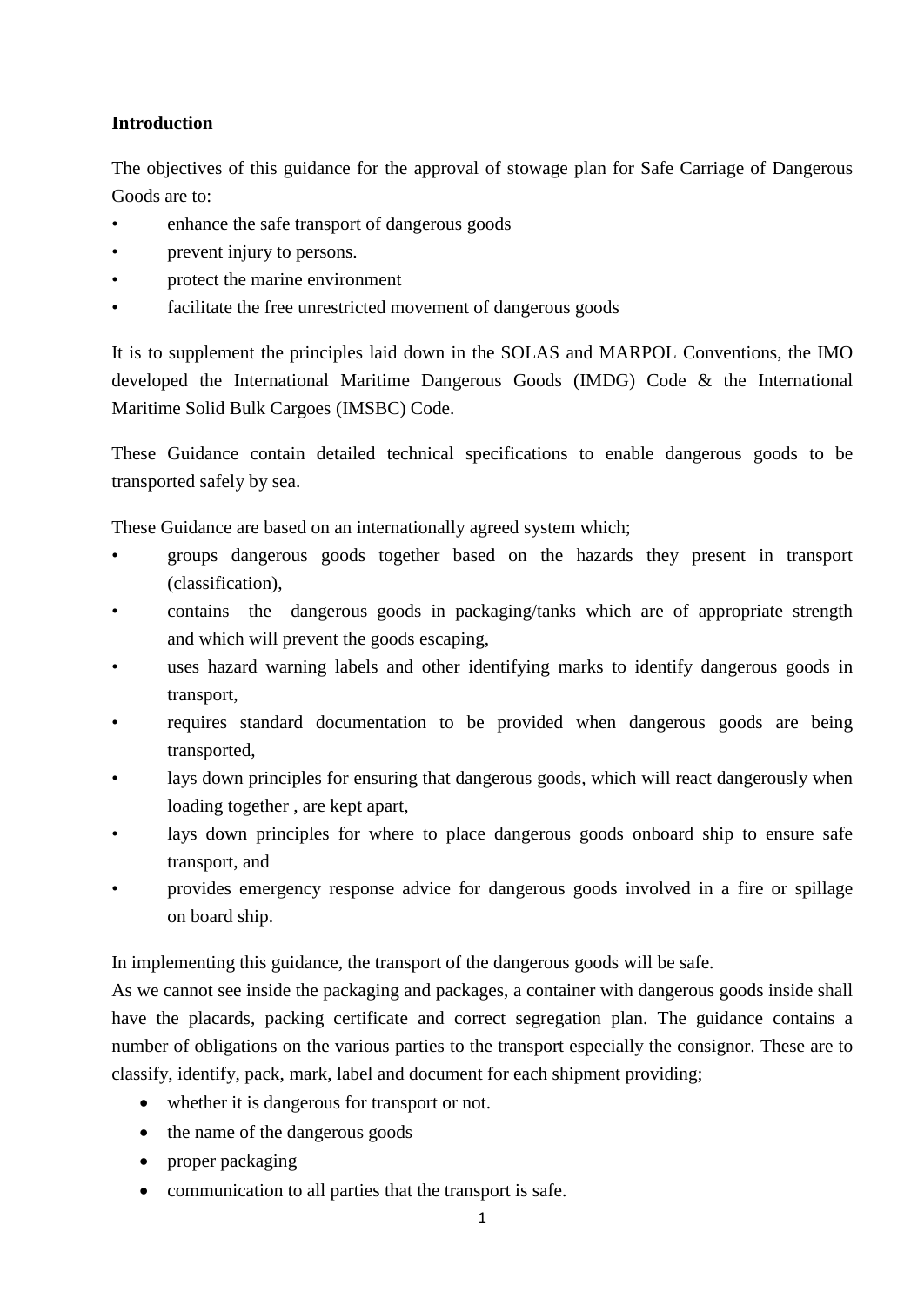This Guidance for the approval of stowage plan for Safe Carriage of Dangerous Goods is set out on 19<sup>th</sup> January 2018 according to Directive 5/2018 in the exercise of the power of section 294 (B), paragraph (b) of Myanmar Merchant Shipping Act 1923 as amended.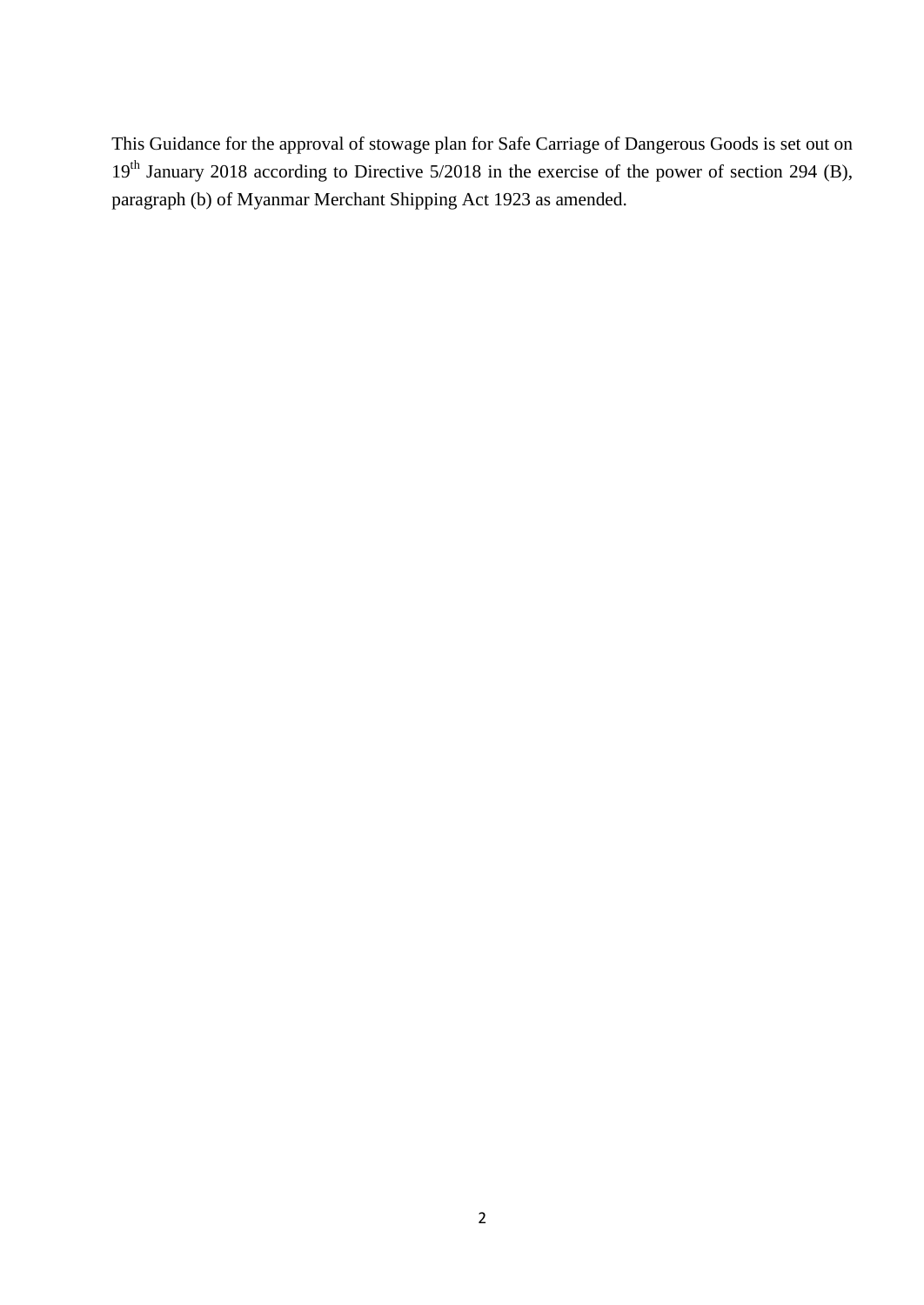# **APPROVAL FOR THE STOWAGE PLAN FOR THE SAFE CARRIAGE OF DANGEROUS GOODS CONTENTS**

| 1. | <b>GENERAL REQUIREMENT</b>                                       | 4  |
|----|------------------------------------------------------------------|----|
|    | $1.1.$ Scope                                                     |    |
|    | 1.2. Definition                                                  |    |
| 2. | REQUIREMENTS FOR APPROVAL OF STOWAGE PLAN FOR                    |    |
|    | <b>DANGEROUS GOODS</b>                                           |    |
|    | 2.1. Application for requirements                                |    |
|    | 2.2. Requirements Applicable For Stowage Plan of Dangerous Goods |    |
| 3. | SURVEY FOR APPROVAL OF STOWAGE PLAN FOR                          | 12 |
|    | <b>DANGEROUS GOODS</b>                                           |    |
|    | 3.1. The Approval of requested                                   |    |
|    | 3.2. Approval of Cargo Plan                                      |    |
|    | 3.3. Withdrawal of the Approved cargo plan                       |    |
|    |                                                                  |    |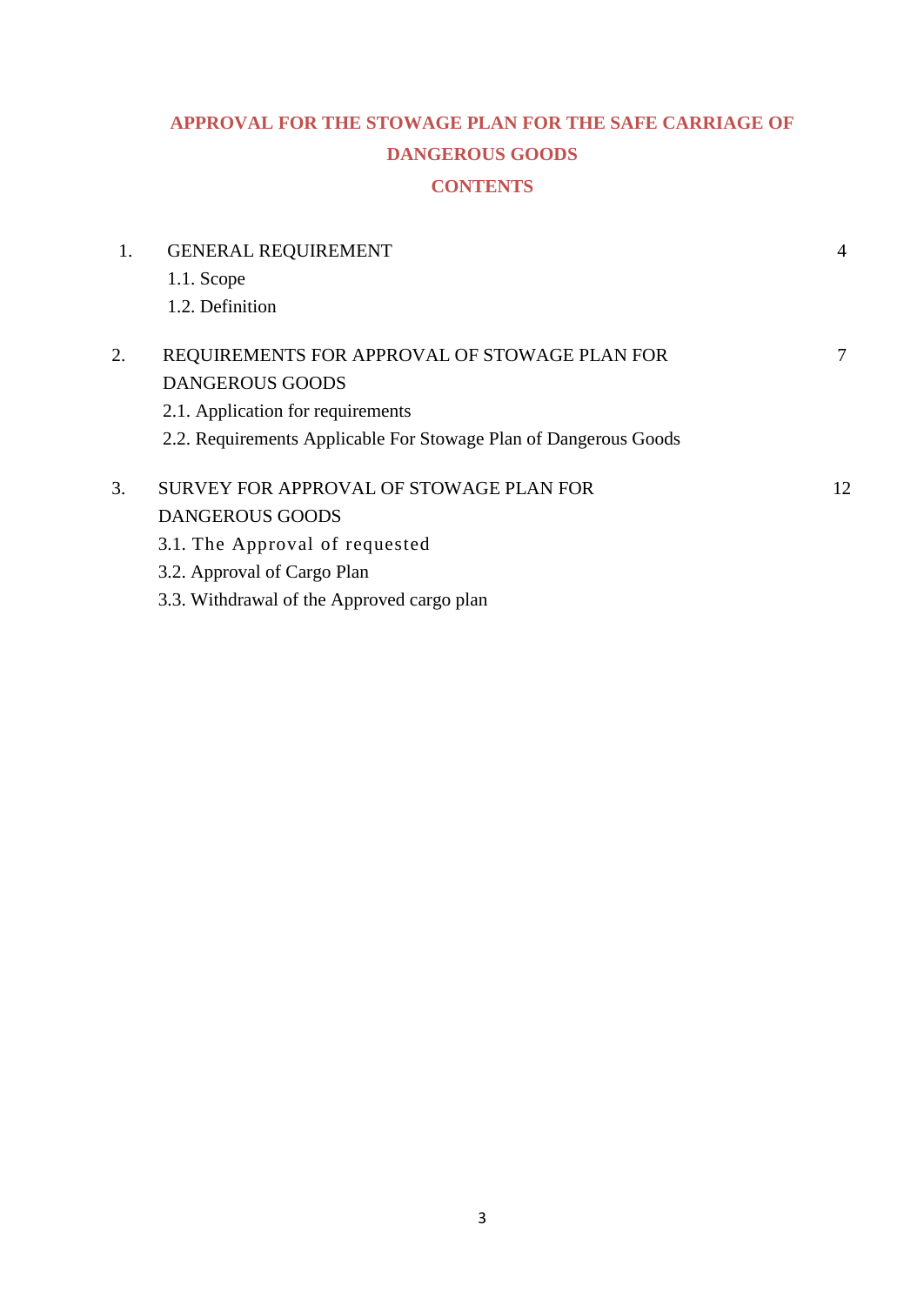#### **SECTION (1)**

# **GENERAL REQUIREMENTS**

## **1.1. Scope**

**1.1.1 The application** of this section is considered to satisfy the requirements of SOLAS Reg.II-2/19, Reg.VII/2, Reg.VII/15 and the relevant requirements of IMDG code in respect of carriage of dangerous goods in packaged form.

## **1.2. Definitions**

#### **1.2.1 Classes of dangerous goods**

Classes of dangerous goods according to SOLAS, Chapter VII, Part A,

| Class 1:          | <b>Explosives</b>                                                        |  |  |  |  |  |  |  |
|-------------------|--------------------------------------------------------------------------|--|--|--|--|--|--|--|
| Division 1.1:     | Substances and articles which have a mass explosion hazard               |  |  |  |  |  |  |  |
| Division 1.2:     | Substances and articles which have a projection hazard but not a         |  |  |  |  |  |  |  |
|                   | mass explosion hazard                                                    |  |  |  |  |  |  |  |
| Division 1.3:     | Substances and articles which have a fire hazard and either a            |  |  |  |  |  |  |  |
|                   | minor blast hazard or a minor projection hazard or both,                 |  |  |  |  |  |  |  |
|                   | but not a mass explosion hazard                                          |  |  |  |  |  |  |  |
| Division 1.4:     | Substances and articles which present no significant hazard              |  |  |  |  |  |  |  |
| Division 1.5:     | Very insensitive substances which have a mass explosion hazard           |  |  |  |  |  |  |  |
| Division 1.6:     | Extremely insensitive articles which do not have a mass explosion        |  |  |  |  |  |  |  |
|                   | hazard                                                                   |  |  |  |  |  |  |  |
| Class 2:          | <b>Gases</b>                                                             |  |  |  |  |  |  |  |
| Class $2.1$ :     | Flammable gases                                                          |  |  |  |  |  |  |  |
| <b>Class 2.2:</b> | Non-flammable, non-toxic gases                                           |  |  |  |  |  |  |  |
| <b>Class 2.3:</b> | Toxic gases                                                              |  |  |  |  |  |  |  |
| Class 3:          | <b>Flammable liquids</b>                                                 |  |  |  |  |  |  |  |
| Class 4:          | solids;<br>substances<br>liable<br><b>Flammable</b><br>spontaneous<br>to |  |  |  |  |  |  |  |
|                   | combustion; substances which, in contact with water, emit                |  |  |  |  |  |  |  |
|                   | flammable gases                                                          |  |  |  |  |  |  |  |
| Class $4.1$ :     | Flammable solids, self - reactive substances<br>and desensitized         |  |  |  |  |  |  |  |
|                   | explosives                                                               |  |  |  |  |  |  |  |
| Class $4.2$ :     | Substances liable to spontaneous combustion                              |  |  |  |  |  |  |  |
| Class $4.3$ :     | Substances which, in contact with water, emit flammable gases            |  |  |  |  |  |  |  |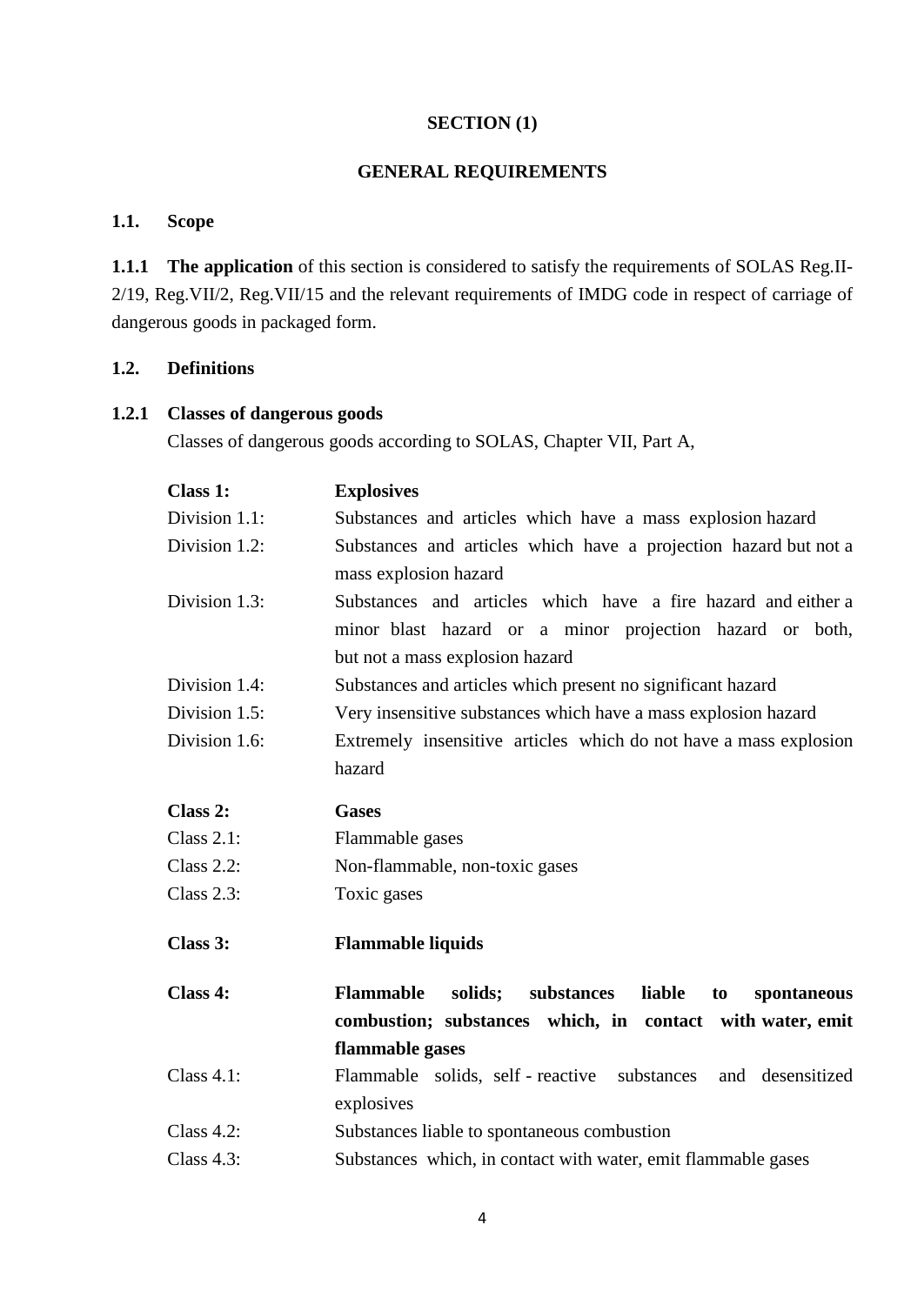| Class 5:      | Oxidizing substances and organic peroxides      |
|---------------|-------------------------------------------------|
| Class $5.1$ : | Oxidizing substances                            |
| Class $5.2$ : | Organic peroxides                               |
| Class 6:      | <b>Toxic and infectious substances</b>          |
| Class $6.1$ : | Toxic substances                                |
| Class $6.2$ : | Infectious substances                           |
| Class 7:      | Radioactive material                            |
| Class 8:      | <b>Corrosive substances</b>                     |
| Class 9:      | Miscellaneous dangerous substances and articles |

**1.2.2 Dangerous Goods** are substances capable of causing harm to people and property because of their hazardous properties. They may be corrosive, flammable, combustible, explosive, oxidising or water - reactive or have other hazardous properties.

**1.2.3 Cargo spaces** are all spaces used for cargo and trunks to such spaces. (SOLAS Reg. II-2/3.8)

**1.2.4 Ro-ro cargo spaces** are spaces not normally subdivided in any way and extending to either a substantial length or the entire length of the ship in which goods (packaged or in bulk, in or on rail or road cars, vehicles, trailers, containers, pallets, demountable tanks or in or on similar stowage units or other receptacles)can be loaded and unloaded normally in a horizontal direction.(SOLAS Reg. II-2/3.41)

**1.2.5 Open ro-ro spaces** are ro-ro spaces either open at both ends or open at one end, and provided with adequate natural ventilation effective over their entire length through permanent openings distributed in the side plating or deck- head or from above, having a total area of at least 10% of the total area of the space sides.(SOLAS Reg. II-2/3.35)

**1.2.6 Closed ro-ro cargo spaces** are ro-ro cargo spaces which are neither open ro-ro cargo spaces nor weather decks.(SOLAS Reg. II-2/3.12)

**1.2.7 Weather deck** is a deck which is completely exposed to the weather from above and from at least two sides.(SOLAS Reg. II-2/3.50)

**1.2.8 An open deck** extending into a ro-ro cargo space not having sufficient openings to be considered "open" does not fall under the definition weather deck in the context of dangerous goods.

**1.2.9 Hazardous area** (comparable with zone 1 as defined in IEC 60092-502) is an area in which an explosive atmosphere is likely to occur in normal operation. The explosive atmosphere may exist due to gas and or dust.(IEC 60092-506, 3.1)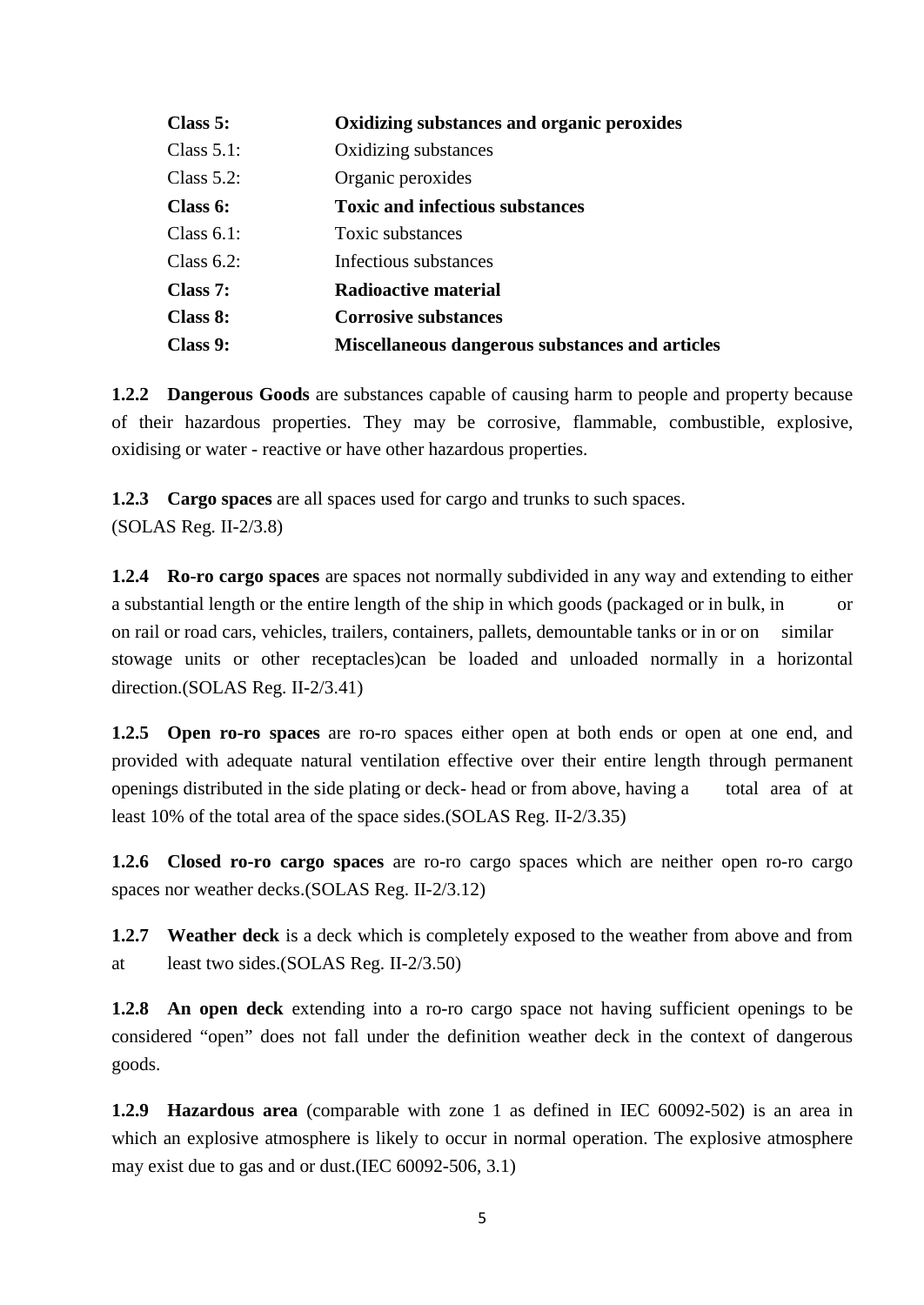**1.2.10 Extended hazardous area** (comparable with zone 2 as defined in IEC 60092-502) is an area in which an explosive atmosphere is not likely to occur in normal operation and, if it does occur, is likely to do so only infrequently and will exist for a short period only.

**1.2.11 A Material Safety Data Sheet (MSDS)** is a document that contains information on the potential hazards (health, fire, reactivity and environmental) and how to work safely with the chemical product. It also contains information on the use, storage, handling and emergency procedures all related to the hazards of the material. MSDSs are prepared by the supplier or manufacturer of the material.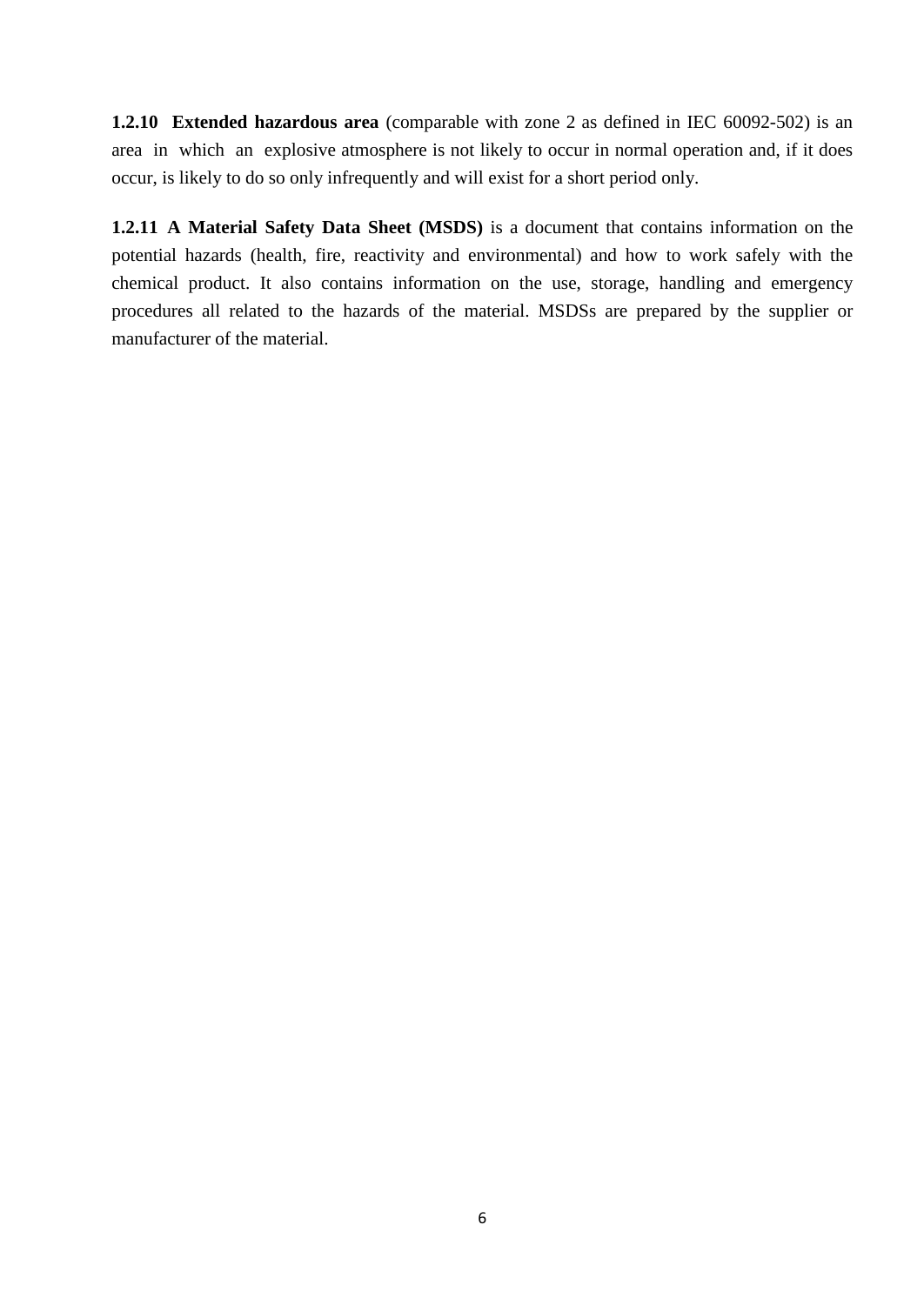# **SECTION (2)**

# **REQUIREMENTS FOR APPROVAL OF STOWAGE PLAN FOR DANGEROUS GOODS**

## **2.1. Application for Requirements**

This section contains all requirements relevant for the approval of stowage plan for dangerous goods.

## **2.2. Requirements Applicable For Stowage Plan of Dangerous Goods**

Any vessel intending to load Dangerous Goods shall fulfill with the requirements described in 2.2.1, 2.2.2, 2.2.3 and 2.2.4, providing with the Dangerous Cargo Stowage Plan which shall indicating Dangerous Goods class & Stowage Location, along with a Dangerous Goods Cargo List (indicating Location, Crtn No., Dangerous Goods Class and UN No., etc).

# **2.2.1 Packing of Dangerous Goods**

**2.2.1.1 Before packing dangerous** goods into container the interior and exterior of the container must be thoroughly examined. Every package of dangerous goods, drums, jerricans, boxes, bags etc. must be visually inspected for any damage. Packages leaking or damaged must not be loaded into the container. The packages are marked, labelled and are having UN number on them.

**2.2.1.2 When oversized machinery or vehicles** are secured on container the dangerous goods in the machinery or vehicle must not leak or spill.

**2.2.1.3 Whenever possible liquid dangerous goods** must be loaded below dry dangerous goods. Similarly, while loading dangerous and non-dangerous into same container dangerous goods should be kept towards the door end when possible. The marks and labels of dangerous goods packages should face the door end.

**2.2.1.4 Packages with vents, drums, and those having orientation marks** must always be kept upright. IMDG Code prohibits drums on roll. If the packages are not designed for stacking the tiers must be separated with dunnage.

**2.2.1.5 Dangerous goods are assigned into 3 packing groups** (also known as UN Packing Group) in accordance with the degree of danger they present:

> Packing Group I: high danger Packing Group II: medium danger Packing Group III: low danger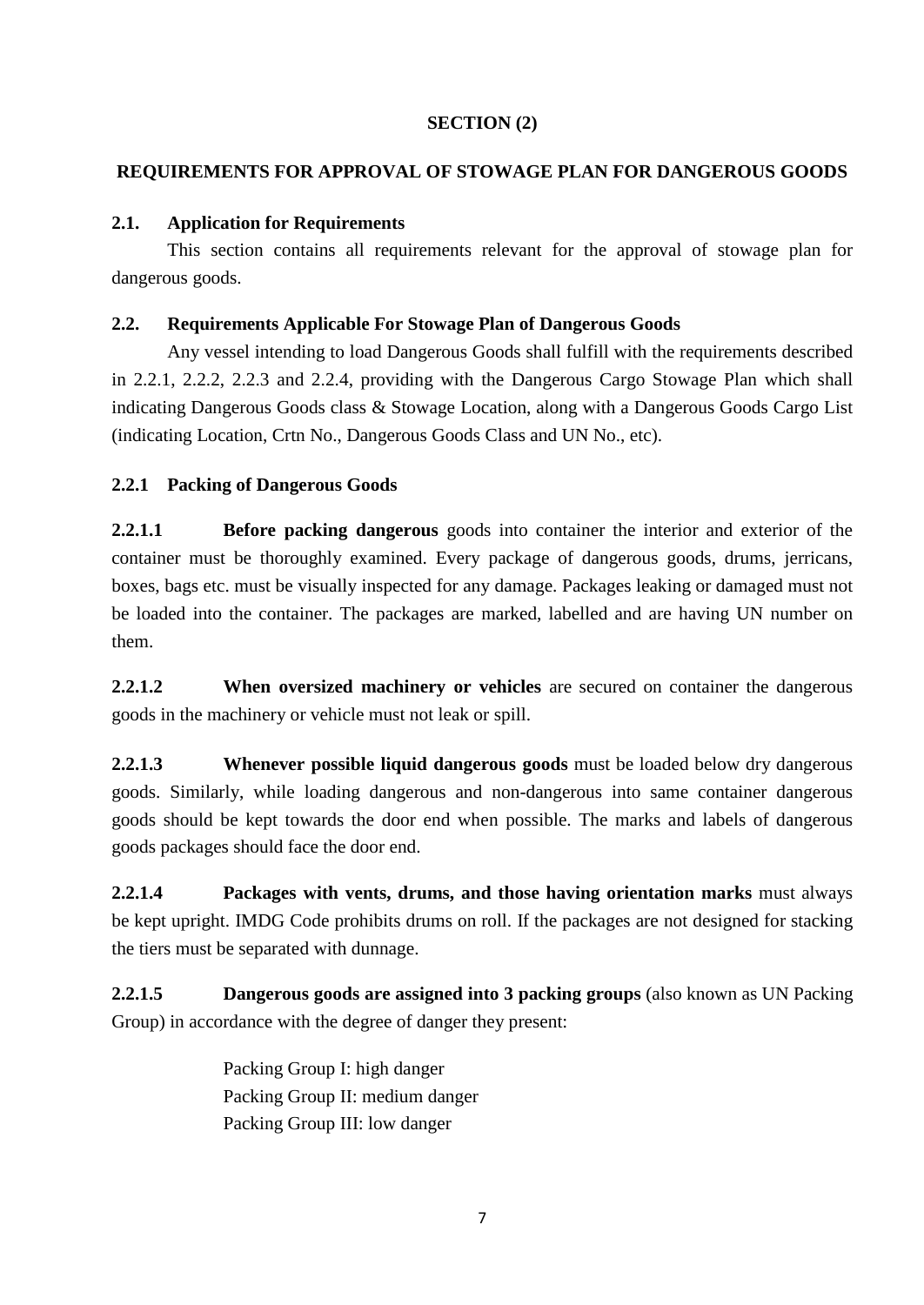The packaging requirements for dangerous goods assigned to UN packing group I are much higher than the dangerous goods assigned to packing group II and III. In this article, we will show you how to assign packing groups for dangerous goods.

Note: Articles and some dangerous goods (Class 2, Division 6.2 and Class 7) are not assigned into 3 packing groups I, II and III based on the degree of danger they present.

**2.2.1.6** UN **packing group** indicates qualified packages more quickly. The packing group also determines the degree of protective packaging required. Packages and containers for dangerous goods that have passed rigorous performance testing usually bear UN specification marks (see example below). X, Y and Z will be used to indicate whether the package is appropriate for all 3 packing groups or just 1 packing group.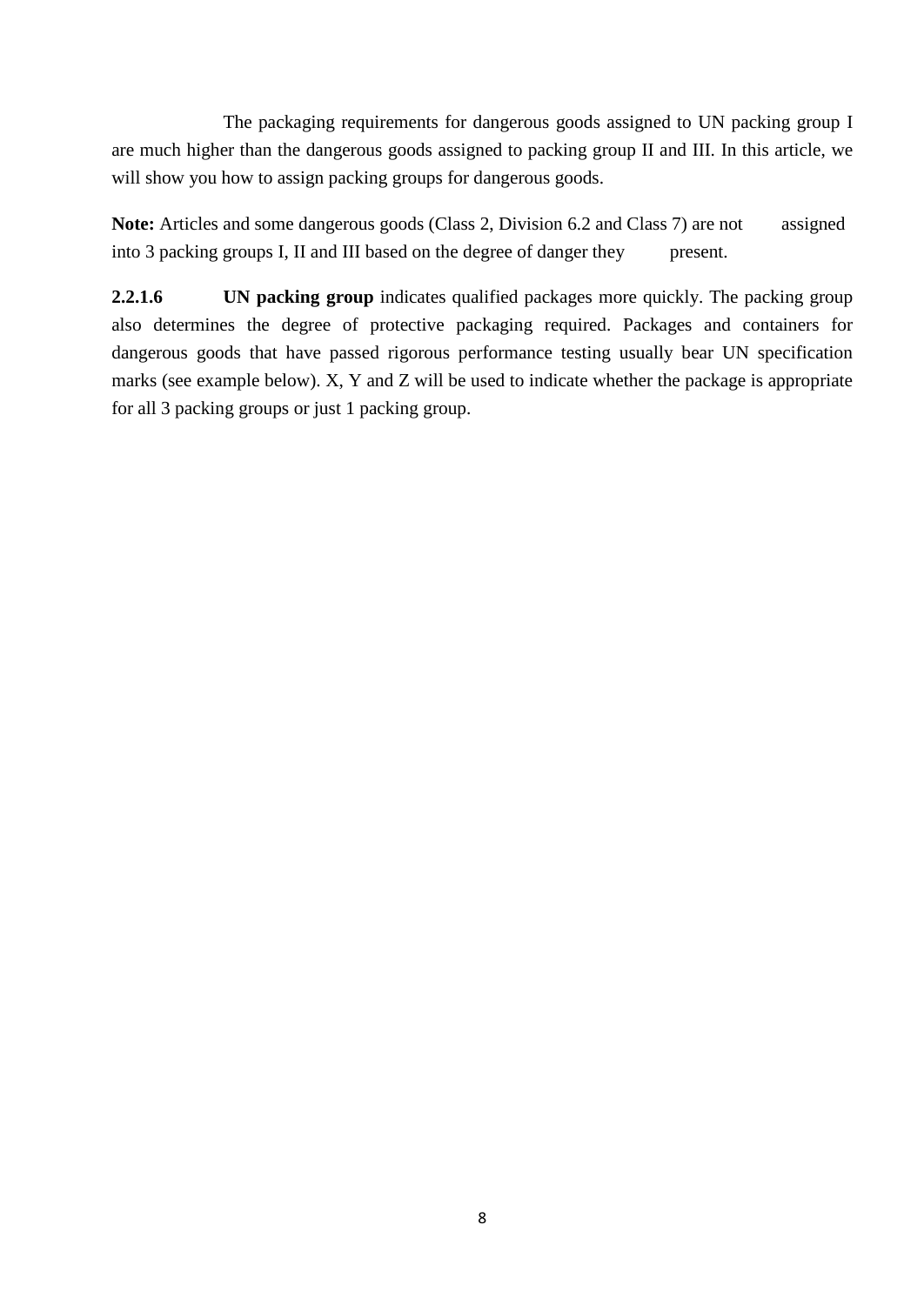|                  | A sample UN Marking: 1H2 / Y1.8 / 100 / 2012 / F / DB / 1195                                   |
|------------------|------------------------------------------------------------------------------------------------|
| UN               | The United Nations Packaging Code System                                                       |
| $\mathbf{1}$     | <b>Type of Container</b>                                                                       |
|                  | 1. $1 = Drums/Pails$                                                                           |
|                  | 2. $2 = \text{Barrels}$                                                                        |
|                  | 3. $3 =$ Jerry cans                                                                            |
|                  | 4. $4 = \text{Boxes}$                                                                          |
|                  | 5. $5 =$ Bags                                                                                  |
|                  | 6. $6 =$ Composite Packaging                                                                   |
|                  | 7. $7 =$ Pressure receptacle                                                                   |
| $\bf H$          | <b>Material of Construction</b>                                                                |
|                  | $Steel = A$                                                                                    |
|                  | Aluminum $=$ B                                                                                 |
|                  | Natural wood = $C$                                                                             |
|                  | $Plywood = D$                                                                                  |
|                  | Reconstituted wood = $F$                                                                       |
|                  | $Fibre = G$                                                                                    |
|                  | $Plastic = H$                                                                                  |
|                  | $Paper = M$                                                                                    |
|                  | $Meta = N$                                                                                     |
|                  | $Glass = P$                                                                                    |
| $\boldsymbol{2}$ | <b>Category Within Type</b>                                                                    |
|                  | Closed head (non-removable lid)<br>1.                                                          |
|                  | Open head (open-top removable lid)<br>2.                                                       |
| Y                | Packaging Group for which container was tested                                                 |
|                  | for Packaging Group I, II, III<br>Χ.                                                           |
|                  | for Packaging Group II and III<br>Y.                                                           |
|                  | for Packaging Group III<br>Z.                                                                  |
|                  | Packaging Group I: Great Danger - high hazard level                                            |
|                  | Packaging Group II: Medium Danger - medium hazard level                                        |
|                  | Packaging Group III: Minor Danger - low hazard level                                           |
| 1.8              | Density (relative density) or specific gravity of material packed                              |
|                  | <b>OR</b>                                                                                      |
|                  | For packaging intended for Solids (powders, pills, capsules, tablets) or that<br>have inner    |
|                  | packaging, this marking will indicate the maximum gross mass (weight) in kilograms.            |
| <b>100</b>       | Hydraulic pressure (vapour pressure) in kilo-Pascal $(100 \text{ kPa} = 1 \text{ bar})$        |
|                  | <b>OR</b>                                                                                      |
|                  | For packaging intended <u>for Solids</u> or that have inner packaging, an "S" in<br>upper case |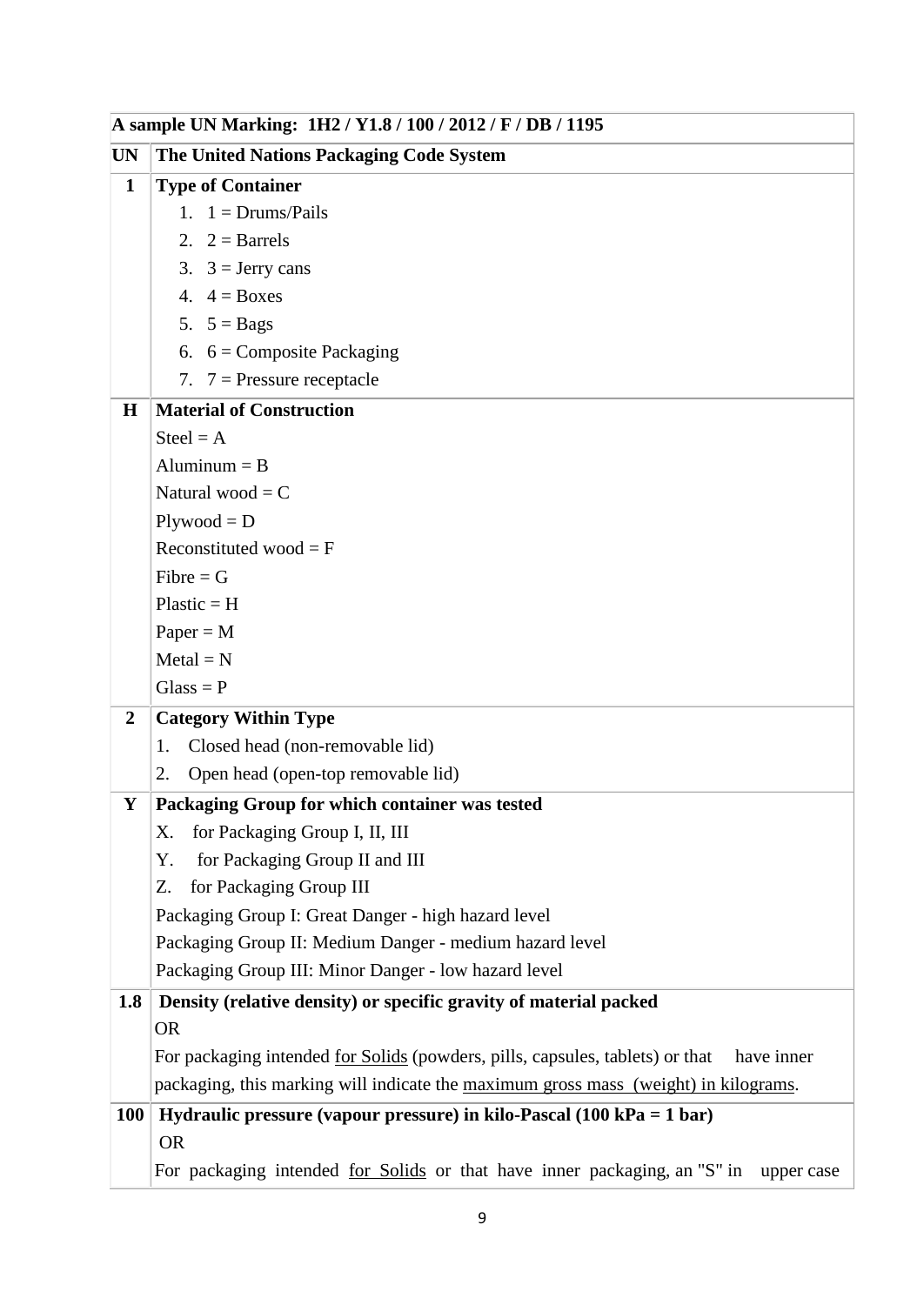|   | will follow the gross mass.              |
|---|------------------------------------------|
|   | 12 Year of production $(2012)$           |
| F | Country where container was manufactured |
|   | <b>DB</b> Code for manufacturing plant   |
|   | 1195 Reference of UN homologation report |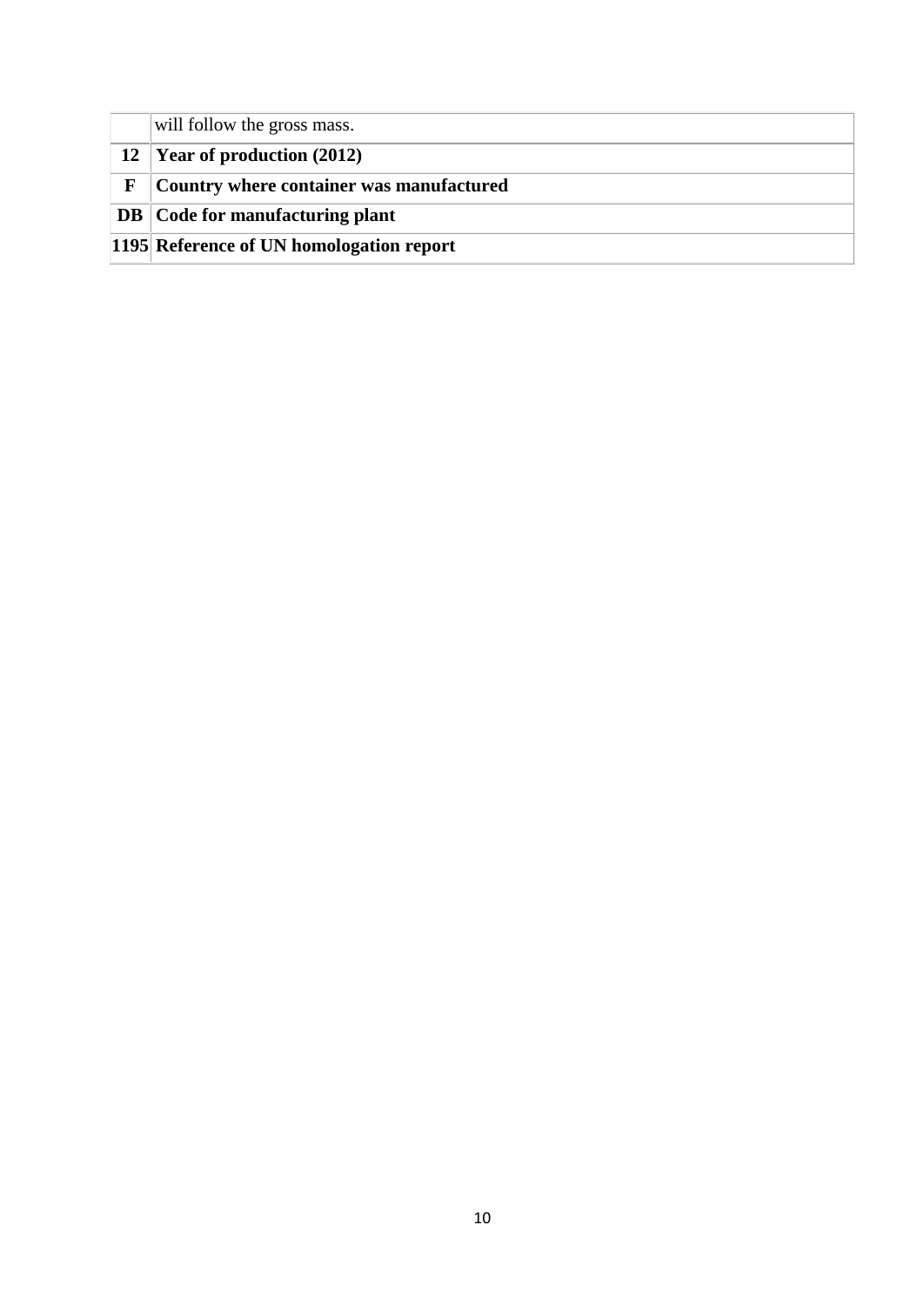

*2.2.1.7 When the dangerous goods list provides more than one packing group* for a hazardous material, the packing group shall be determined on the basis of test results following test methods given in the UN Manual of Tests and Criteria. For substances which cannot be identified in the Dangerous Goods List, packing group will be assigned based on the basis of hazard test results.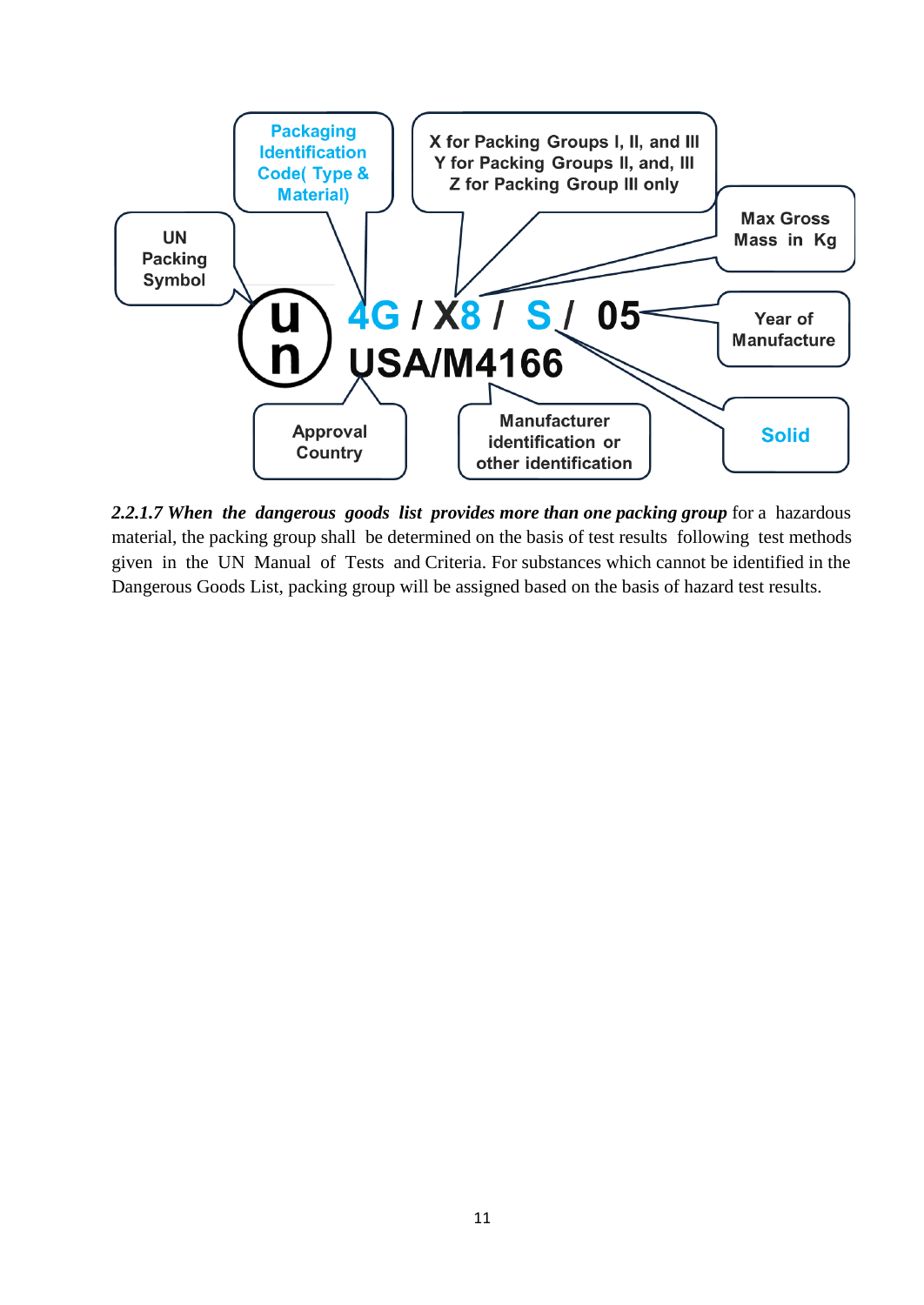#### • **Class 1 Explosives Packing Group**

All class 1 dangerous goods (explosives) are assigned to packing group II.

• **Class 3 Flammable Liquids Packing Group**

| Packing Group | <b>Flash Point</b>                 | <b>Initial Boiling Point</b>                 |
|---------------|------------------------------------|----------------------------------------------|
|               |                                    | $\leq$ 35°C (95°F)                           |
|               | $\leq$ 23°C (73°F)                 | $>35^{\circ}$ C (95 $^{\circ}$ F) $^{\circ}$ |
|               | ≥ 23°C (73°F) but ≤ 60.5°C (141°F) | $>35^{\circ}$ C (95 $^{\circ}$ F)            |

# • **Class 4 Division 4.1 Flammable Solids Packing Group**

**Packing group II**: Assigned to readily combustible solids (other than metal powders) if the burning time is less than 45 seconds and the flame passes the wetted zone or assigned to powders of metal or assigned to metal alloys if the zone of reaction spreads over the whole length of the sample in 5 minutes or less.

**Packing group III**: Assigned to readily combustible solids (other than metal powders) if the burning rate time is less than 45 seconds and the wetted zone stops the flame propagation for at least 4 minutes or assigned to metal alloys if the reaction spreads over the whole length of the sample in more than 5 minutes but not more than 10 minutes.

• **Class 4 Division 4.2 Packing Group for Substances Liable to Spontaneous Combustion Packing group I**: Pyrophoric liquids and solids.

**Packing group II:** if a self-heating material gives a positive test result when tested with a 25 mm cube size sample at 140 °C;

**Packing group III:** if a positive test result is obtained on a self-heating material in a test using a 100 mm sample cube at 140  $^{\circ}$ C, , 120  $^{\circ}$ C or 100 $^{\circ}$ C depending on packaging volume;

• **Class 4 Division 4.3 Packing Group for Substances Which, in Contact with Water, Emit Flammable Gases.**

**Packing Group I**: if the material reacts vigorously with water at ambient temperatures and demonstrates a tendency for the gas produced to ignite spontaneously, or which reacts readily with water at ambient temperatures such that the rate of evolution of flammable gases is equal or greater than 10 L per kilogram of material over any one minute;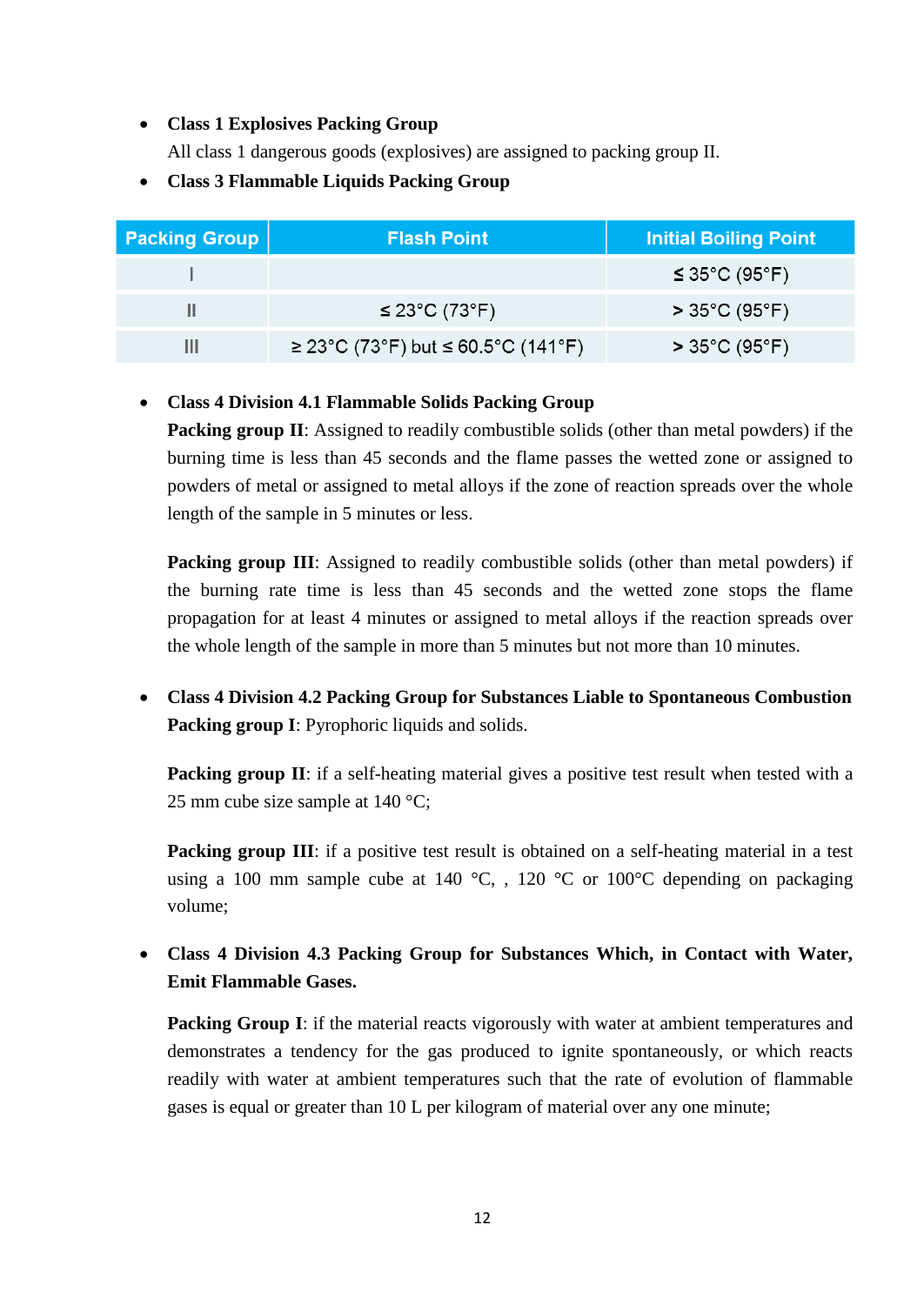**Packing Group II:** if the material reacts readily with water at ambient temperatures such that the maximum rate of evolution of flammable gases is equal to or greater than 20 L per kilogram of material per hour, and which does not meet the criteria for Packing Group I; or

**Packing Group III:** if the material reacts slowly with water at ambient temperatures such that the maximum rate of evolution of flammable gases is greater than 1 L per kilogram of material per hour, and which does not meet the criteria for Packing Group I or II.

## • *Class 5 Division 5.1 Oxidizing Substances Packing Group*

**Packing Group I**: for any material which, in either concentration tested, exhibits a mean burning time less than the mean burning time of a 3:2 potassium bromate/cellulose mixture.

**Packing Group II:** for any material which, in either concentration tested, exhibits a mean burning time less than or equal to the mean burning time of a 2:3 potassium bromate/cellulose mixture and the criteria for Packing Group I are not met.

**Packing Group III**: for any material which, in either concentration tested, exhibits a mean burning time less than or equal to the mean burning time of a 3:7 potassium bromate/cellulose mixture and the criteria for Packing Group I and II are not met.

## • *Class 5 Division 5.2 Organic Peroxides Packing Group*

All Division 5.2 materials are assigned to Packing Group II.

# • *Class 6 Division 6.1 Toxic Substances Packing Group*

|                        | Packing<br>group | Oral toxicity<br>$LD_{50}$<br>(mg/kg) | Dermal toxicity<br>$LD_{50}$<br>(mg/kg) | <b>Inhalation</b> toxicity<br>by dusts and mists<br>$LC_{50}$ (mg/l) |
|------------------------|------------------|---------------------------------------|-----------------------------------------|----------------------------------------------------------------------|
| <b>Highly</b><br>toxic |                  | $\leq$ 5                              | $\leq 50$                               | $\leq 0.2$                                                           |
| Toxic                  | П                | $> 5$ and $\leq 50$                   | $> 50$ and $\leq 200$                   | $> 0.2$ and $\leq 2$                                                 |
| Slightly               | III <sup>a</sup> | $>$ 50 and $\leq$ 300                 | $>$ 200 and $\le$                       | $> 2$ and $\leq 4$                                                   |
| toxic                  |                  |                                       | 1 000                                   |                                                                      |

 $\blacksquare$ Tear gas substances shall be included in packing group II even if data concerning their toxicity correspond to packing group III criteria.

Where a substance exhibits different degrees of toxicity for two or more kinds of exposure, it shall be classified under the highest such degree of toxicity.

#### • **Class 8 Corrosive Substances Packing Group**

**Packing Group I**: Materials that cause full thickness destruction of intact skin tissue within an observation period of up to 60 minutes starting after the exposure time of three minutes or less.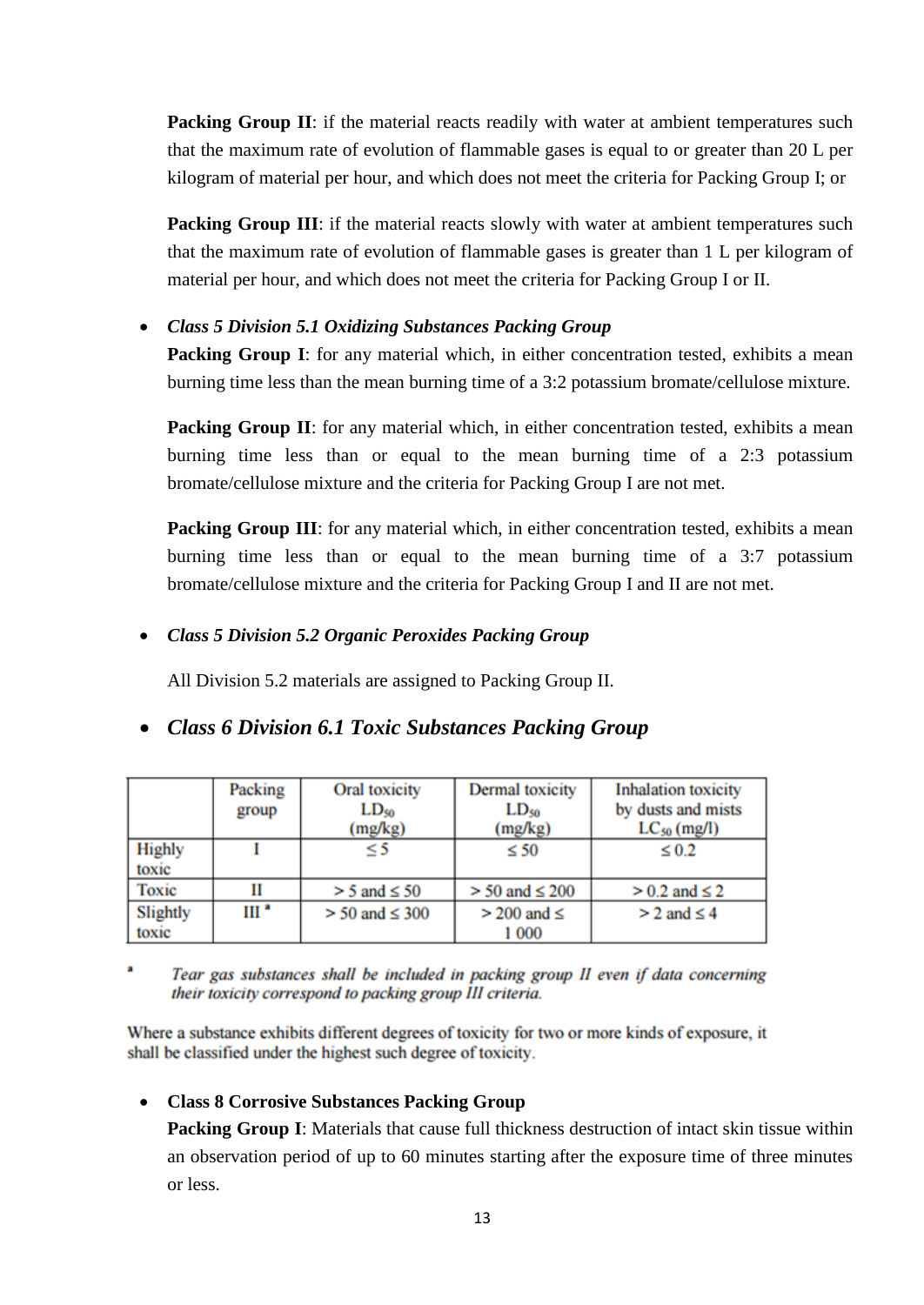**Packing Group II:** Materials other than those meeting Packing Group I criteria that cause full thickness destruction of intact skin tissue within an observation period of up to 14 days starting after the exposure time of more than three minutes but not more than 60 minutes.

**Packing Group III:** Materials, other than those meeting Packing Group I or II criteria but cause full thickness destruction of intact skin tissue or exhibit a corrosion on either steel or aluminum surfaces exceeding 6.25 mm (0.25 inch) a year.

## • **Class 9 Miscellaneous Dangerous Goods Packing Group**

The UN packing group of class 9 dangerous goods is usually specified in the dangerous goods list.

#### **2.2.2 Segregation of Dangerous Goods**

Dangerous goods are incompatible to each other in case they react dangerously when they come in contact due to leakage or spillage, or any other accident or increase the intensity of fire or explode if they burn together. Segregation is obtained by maintaining a certain distances incompatible dangerous goods or by requiring the presence of one or more steel bulkhead or decks between them, or a combination thereof.)

**2.2.2.1** When different dangerous goods are to be loaded into the container segregation rules of IMDG Code shall be met with. When combined road, rail and sea transport is involved the most stringent provisions of IMDG Code is applicable for segregation. Incompatible dangerous goods should not be transported or stored together to avoid possible reactions between the dangerous goods or reduce the hazards of any accidental leakage or spillage. For incompatible materials, shared transportation or storage may still be allowed if the materials are separated from each other by a minimum distance. In this section, it contains dangerous goods segregation table, the general principles of segregation, and necessary information to determine whether transport or store, a hazardous material together with other hazardous materials.

## **2.2.2.2 Checking of segregation**

- Ensure the general segregation provisions (chapter 7.2 of IMDG code)
- Identify the UN No., Proper Shipping Name, class or division, subsidiary hazard class or division, if any, and where assigned packing group for each substance
- The dangerous goods are exempted from the general segregation provisions such as Limited Quantities, Excepted Quantities, Special Provisions of segregation and Acids and Alkalis in class 8.
- If segregation is applicable, use the segregation table taking into account any specific or general segregation provisions and determine the specific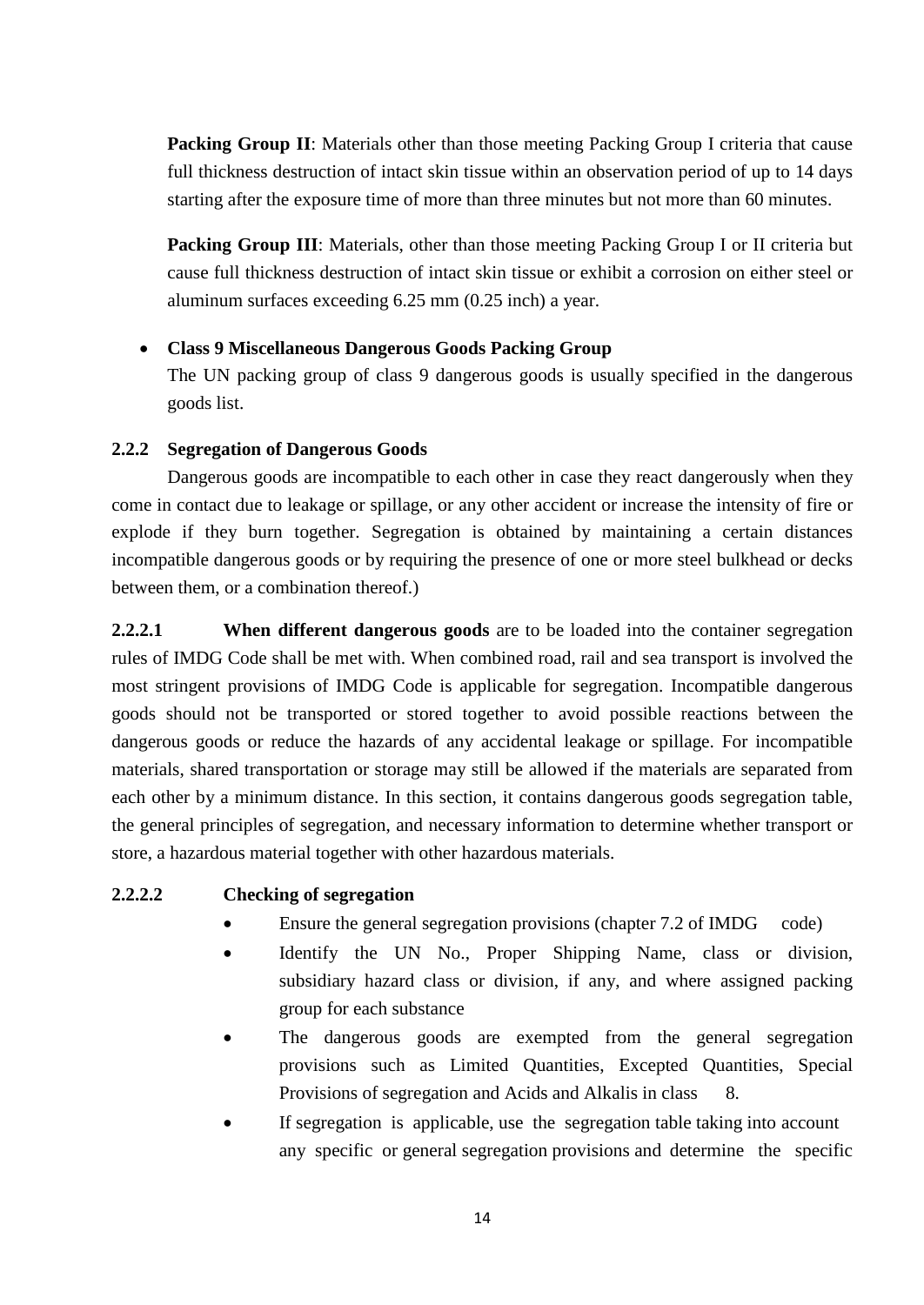segregation provisions for each substance (e.g., segregation groups), ensuring the most stringent requirements are taken.

| Class or Division $\ 1.3\ 1.4\ 1.5\ 1.6\ 2.1\ 2.2\ Zone\ Zone\ 3\ 4.1\ 4.2\ 4.3\ 5.1\ 5.2$ |                           |              |             |        |              |             | 2.3<br>A    | 2.3<br>$\bf{B}$ |                           |             |              |                           |              |          | 6.1 PGI<br>Zone A | $\overline{7}$            | 8<br>Liquids |
|--------------------------------------------------------------------------------------------|---------------------------|--------------|-------------|--------|--------------|-------------|-------------|-----------------|---------------------------|-------------|--------------|---------------------------|--------------|----------|-------------------|---------------------------|--------------|
| Explosives - 1.3                                                                           | $\ast$                    | $\ast$       | $\ast$      | $\ast$ | X            |             | X           | X               | $\boldsymbol{\mathrm{X}}$ |             | X            | $\boldsymbol{\mathrm{X}}$ | $\mathbf X$  | X        | X                 |                           | X            |
| Explosives - 1.4                                                                           | $\ast$                    | $\ast$       | $\ast$      | $\ast$ | $\Omega$     |             | $\Omega$    | $\mathbf O$     | O                         |             | $\mathbf{O}$ |                           |              |          | $\mathbf{O}$      |                           | $\mathbf{O}$ |
| Very Insensitive<br>Explosives - 1.5                                                       | $\ast$                    | $\ast$       | $\ast$      | $\ast$ | X            | $\mathbf X$ | X           | X               | $\mathbf X$               | X           | X            | X                         | X            | X        | X                 | $\boldsymbol{\mathrm{X}}$ | X            |
| Extremely<br>Insensitive<br>Explosives - 1.6                                               | $\ast$                    | $\ast$       | $\ast$      | $\ast$ |              |             |             |                 |                           |             |              |                           |              |          |                   |                           |              |
| <b>Flammable Gases</b><br>$-2.1$                                                           | $\boldsymbol{X}$          | $\Omega$     | $\mathbf X$ |        |              |             | X           | $\overline{O}$  |                           |             |              |                           |              |          | $\Omega$          | 0                         |              |
| Non-Toxic, Non-<br>Flammable gases<br>$-2.2$                                               |                           |              | X           |        |              |             |             |                 |                           |             |              |                           |              |          |                   |                           |              |
| <b>Toxic Gas Zone</b><br>$A - 2.3$                                                         | $\boldsymbol{\mathrm{X}}$ | $\mathbf{O}$ | $\mathbf X$ |        | X            |             |             |                 | X                         | X           | X            | X                         | X            | X        |                   |                           | X            |
| <b>Toxic Gas Zone</b><br>$B - 2.3$                                                         | X                         | $\mathbf O$  | $\mathbf X$ |        | $\mathbf{O}$ |             |             |                 | O                         | $\mathbf O$ | $\mathbf O$  | $\Omega$                  | $\Omega$     | $\Omega$ |                   |                           | $\mathbf{O}$ |
| Flammable<br>Liquids - 3                                                                   | X                         | $\mathbf{O}$ | $\mathbf X$ |        |              |             | $\mathbf X$ | $\mathbf O$     |                           |             |              |                           | $\mathbf{O}$ |          | X                 |                           |              |
| <b>Flammable Solids</b><br>- 4.1                                                           |                           |              | $\mathbf X$ |        |              |             | $\mathbf X$ | $\mathbf O$     |                           |             |              |                           |              |          | X                 |                           | $\mathbf O$  |
| Spontaneously<br>Combustible<br>Materials - 4.2                                            | X                         | $\mathbf{O}$ | $\mathbf X$ |        |              |             | $\mathbf X$ | $\overline{O}$  |                           |             |              |                           |              |          | X                 |                           | $\mathbf X$  |
| Substances<br>which, in contact<br>with water, emit<br>flammable gases -<br>$ 4.3\rangle$  | X                         |              | X           |        |              |             | X           | $\mathbf{O}$    |                           |             |              |                           |              |          | X                 |                           | $\Omega$     |

# **2.2.2.3 Dangerous Goods Segregation Table**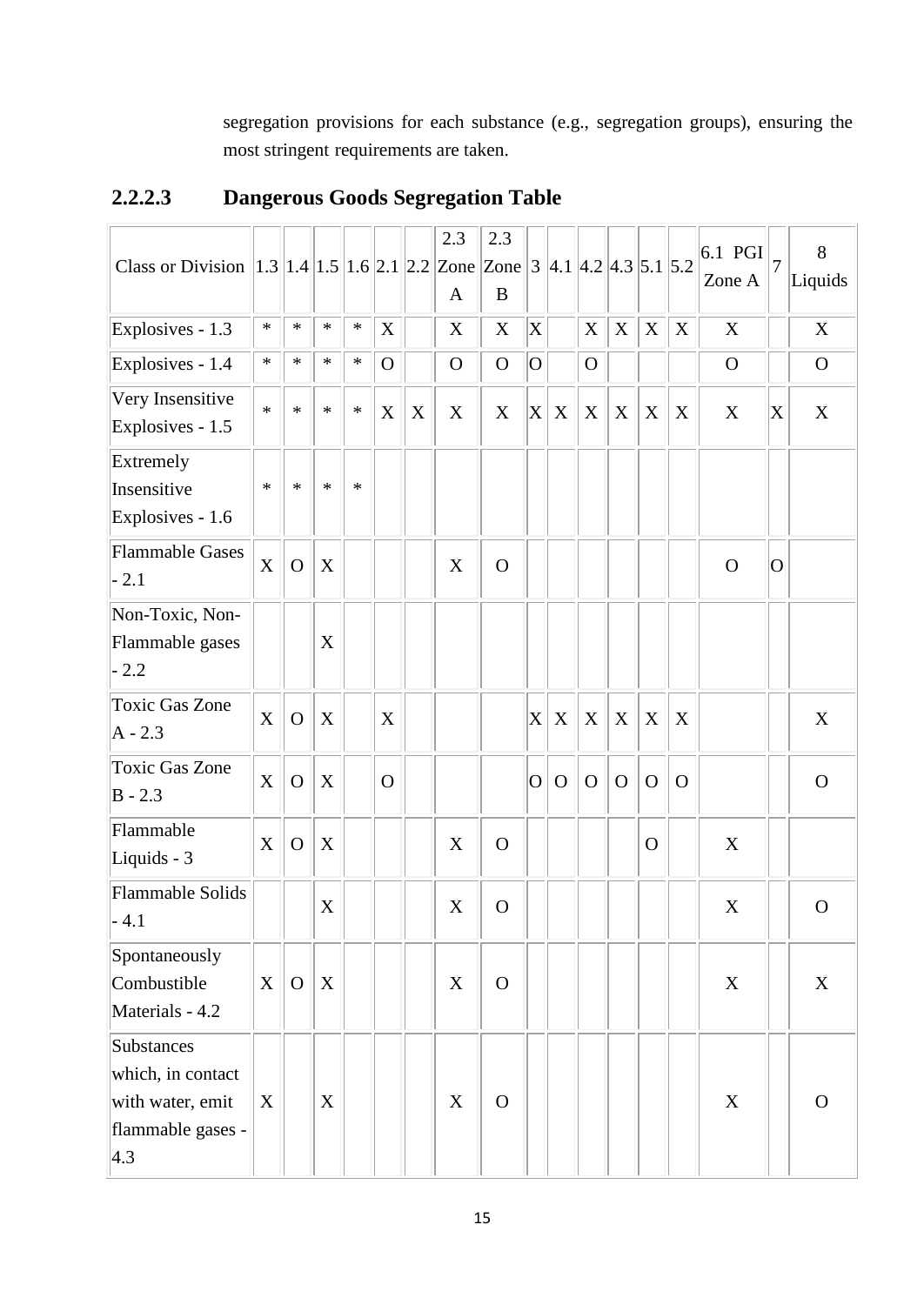| Oxidizers - $5.1$                   | X |          | X |          | X | O        | IO. |                |   |          |          |          | X |   |
|-------------------------------------|---|----------|---|----------|---|----------|-----|----------------|---|----------|----------|----------|---|---|
| Organic<br>Peroxides - $5.2$        | X |          | X |          | X | $\Omega$ |     |                |   |          |          |          | X |   |
| Toxic Liquids<br>$PGI$ Zone A - 6.1 | X | $\Omega$ | X | $\Omega$ |   |          | X   | X              | X | X        | X        | X        |   | X |
| Radioactive<br>Materials - 7        |   |          | X | $\Omega$ |   |          |     |                |   |          |          |          |   |   |
| Corrosive Liquids<br>- 8            | X | $\Omega$ | X |          | X | O        |     | $\overline{O}$ | X | $\Omega$ | $\Omega$ | $\Omega$ | X |   |

#### **FOOTNOTES:**

**(X)**: These materials may not be loaded, transported, or stored together in the same transport vehicle or storage facility during the course of transportation. Both main hazard risks and subsidiary risks need to be taken into account.

**(O):** These materials may not be loaded, transported, or stored together in the same transport vehicle or storage facility during the course of transportation **unless separated** from each other ( Usually **>=3 meters** ). However, Class 8 (corrosive) liquids may not be loaded above or adjacent to Class 4 (flammable) or Class 5 (oxidizing) materials except that the mixture of contents would not cause a fire or a dangerous evolution of heat or gas;

**(\*)** Segregation among different Class 1 (explosive) materials is governed by the compatibility table. Exception: ammonium nitrate (UN 1942) and ammonium nitrate fertilizer may be loaded or stored with Division 1.1 (Class A explosive) or Division 1.5 (blasting agents) materials.

**(Blank)**: The absence of any hazard class or division or a blank space in the table indicates that no restrictions apply.

#### **2.2.2.4 General Principles of Dangerous Goods Segregation**

- Hazardous materials of the same class usually may be stowed together (except incompatible subsidiary risks or dangerous chemical reactions).
- Strong acids are usually deemed as incompatible with strong alkali.
- Class 4.3 materials should be separated from all containers of aqueous (water containing) solutions even if the solutions are not dangerous goods.
- Class 5.2 organic peroxides and highly pyrophoric class 4.2 goods are highly reactive. They are recommended to be stored in separated detached buildings.
- Class 6.1 toxic substances shall be separated from all foods or feeds.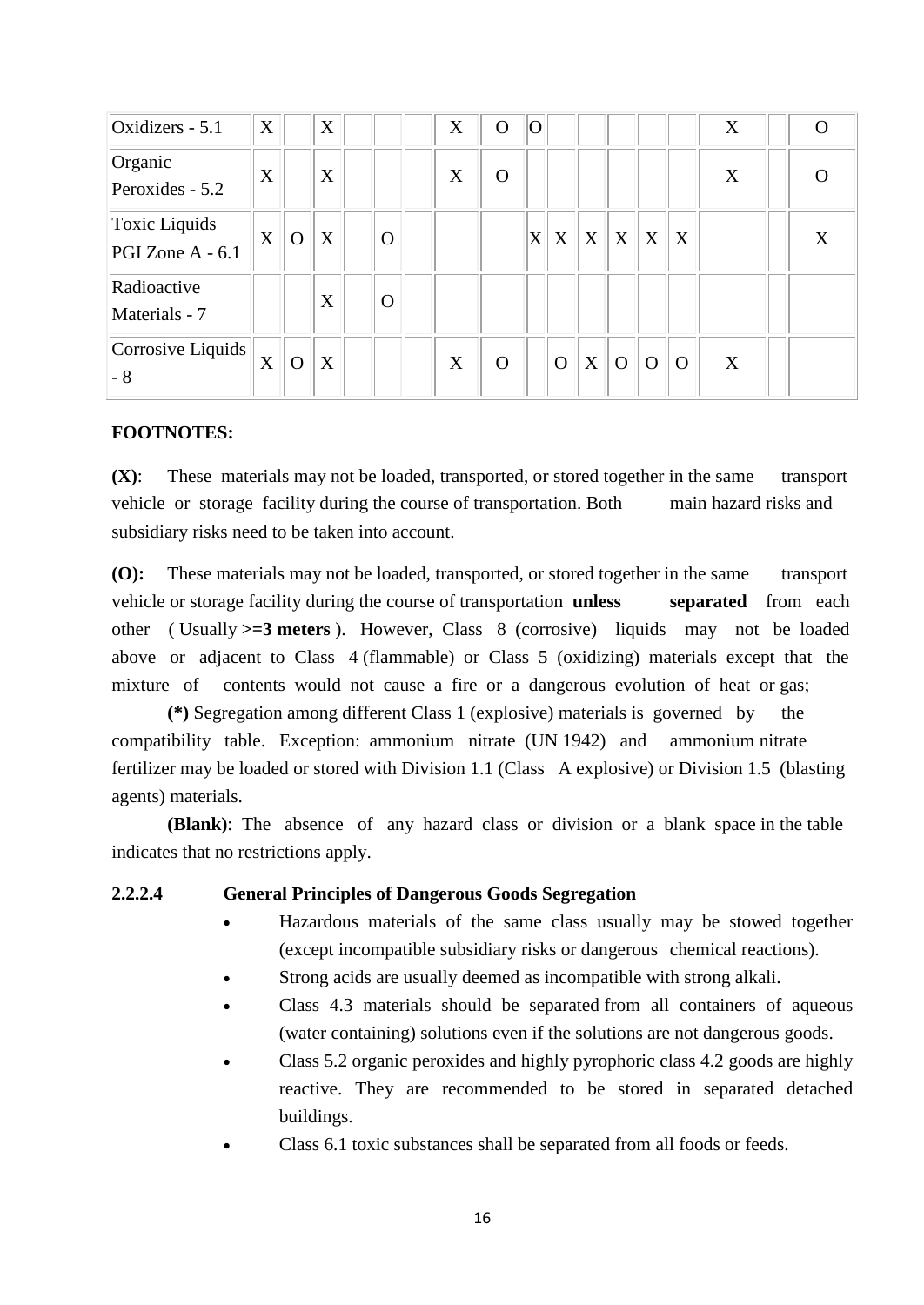- Some explosives (unstable, 1.1 and 1.2), infectious substance (class 6.2) and radioactive materials (class 7) are usually deemed incompatible with all other dangerous goods.
- Class 9 dangerous goods are usually deemed compatible with all other dangerous goods.

# **2.2.3 Labelling of Dangerous Goods**

Hazard class labels or placards made of plastic, metal, or other material must be capable of withstanding, without deterioration, a 30-day exposure to open weather conditions.

# **2.2.3.1 Every package of dangerous goods** must be marked and labelled.

- Marking: mainly refers to UN number, proper shipping names, UN specification marks and other markings if applicable (i.e. orientation arrows, environmental hazardous substances mark for UN 3077 and UN 3082 and excepted quantities mark);
- Labelling: mainly means hazard symbols (and handling labels) displayed on small means of packages (usually less than 450 liters);

## **Example of Dangerous Goods Marking and Labeling**

The picture below shows how a dangerous goods package should be marked

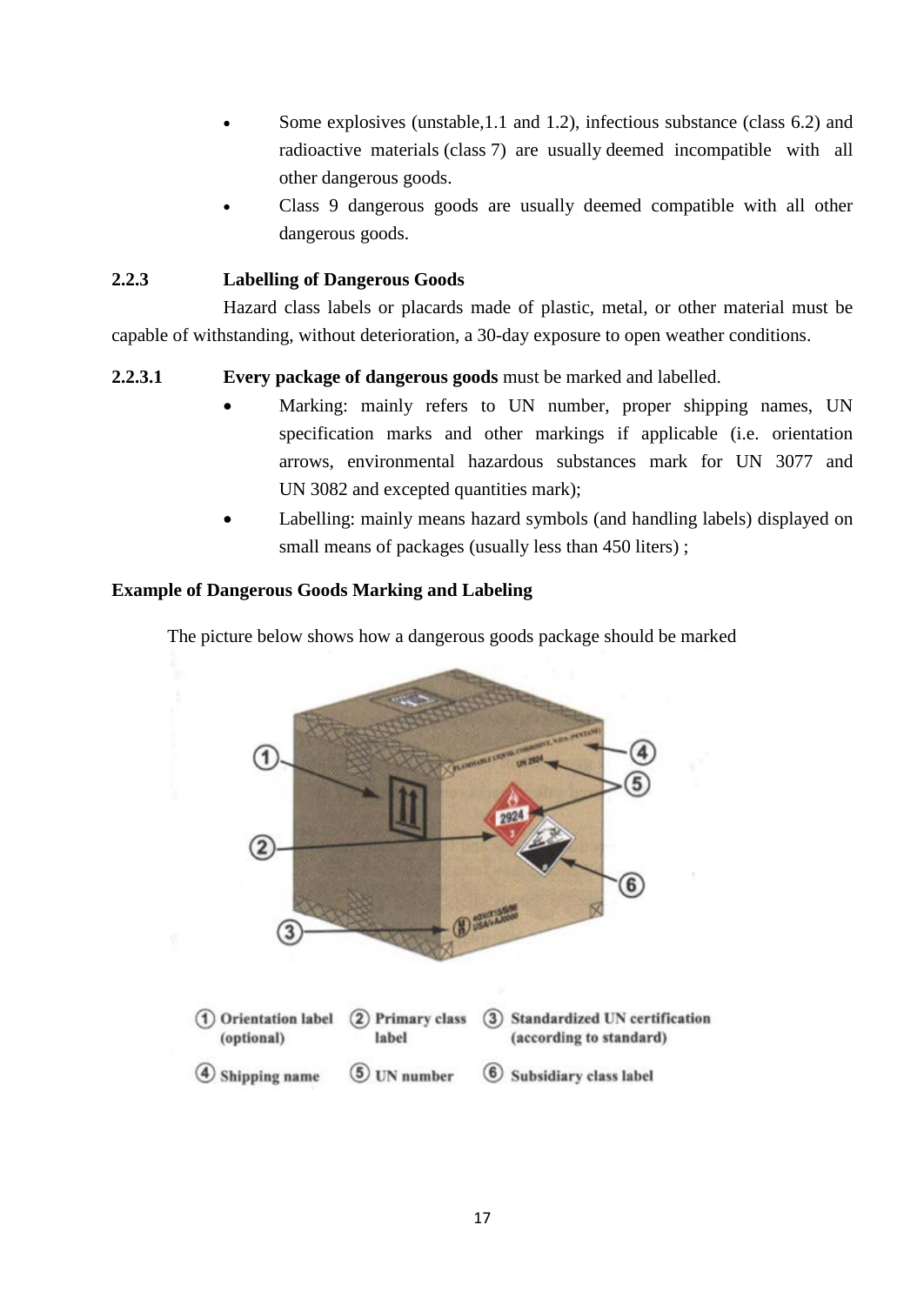#### **Limited Quantity and Excepted Quantity Marking**

Selected dangerous goods packed in small quantities (limited quantity) or very small volumes (excepted quantity) pose a lesser risk in transport than do the same goods packed in larger volumes. Thus they qualify for some relief from robust packaging requirements provided that they are packed and marked properly. This could save considerable packaging costs.

The picture below shows the marking for limited quantity and excepted quantity dangerous goods.



#### **2.2.4 Declaration of Dangerous Goods**

The IMO shippers declaration form is mandatory for shipments of dangerous goods by sea under the International Maritime Organization regulations. The shipper must certify that the contents are fully and accurately described by proper shipping name, are classified, packed, marked and labeled, and are in all respects in the proper condition for transport according to the applicable regulations.

**2.2.4.1 Those who pack a dangerous goods container is responsible** to issue a Container Packing Certificate. The declaration of this certificate must read "I hereby declare that the goods described above have been packed/ loaded into the container/vehicle identified above in accordance with the applicable provisions" and must be signed. This certifies that;

- The container/vehicle was clean, dry and apparently fit to receive the goods.
- If the consignments include goods of class 1, other than division 1.4, the container is structurally serviceable.
- No incompatible goods have been packed into the container/vehicle unless specially authorised by the Competent Authority.
- All packages have been externally inspected for damage and only sound packages packed.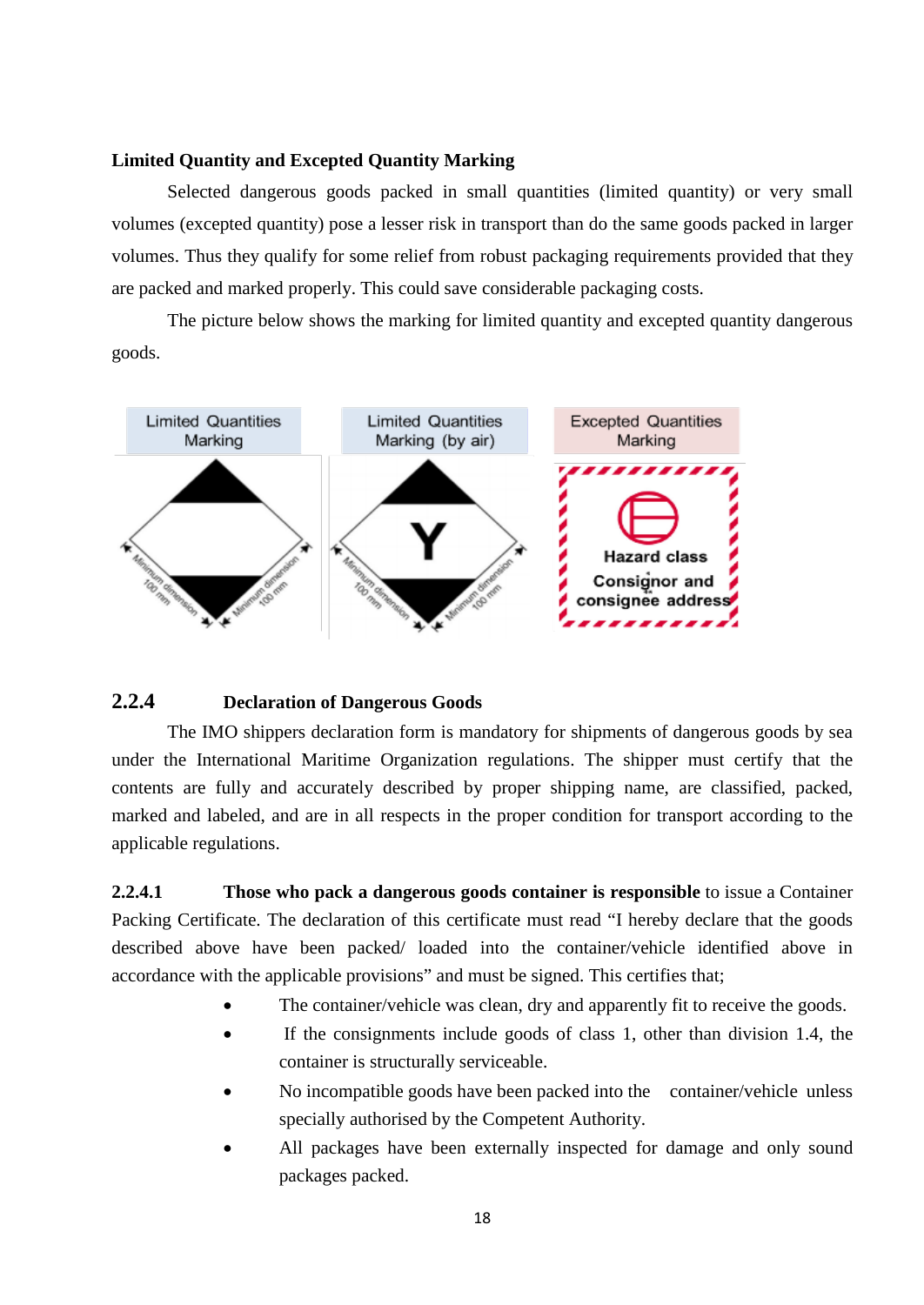- Drums have been stowed in an upright position, unless otherwise authorized by the Competent Authority.
- All packages have been properly packed and secured in the container/vehicle.
- When materials are transported in bulk packaging the cargo has been evenly distributed in the container/vehicle.
- The packages and the container/vehicle have been properly marked, labelled and placarded. Any irrelevant mark, labels and placards have been removed.
- When solid carbon dioxide  $(CO2 dry$  ice) is used for cooling purposes, the vehicle or freight container is externally marked or labeled in a conspicuous place, e.g. at the door end, with the words: DANGEROUS CO2 GAS (DRY ICE) INSIDE – VENTILATE THOROUGHLY BEFORE ENTERING.

**2.2.4.2 MSDS** should be provided by the supplier of the dangerous goods. The port/terminal must make sure MSDS is supplied. Generic MSDS should not be accepted, although the data from generic MSDS can be used as supplementary information. The information contained in the MSDS will enable employees and emergency services personnel to deal with incidents such as spillages and damaged packages. MSDS should be readily accessible to all employees, other personnel on the premises, emergency services, medical personnel and other authority personnel.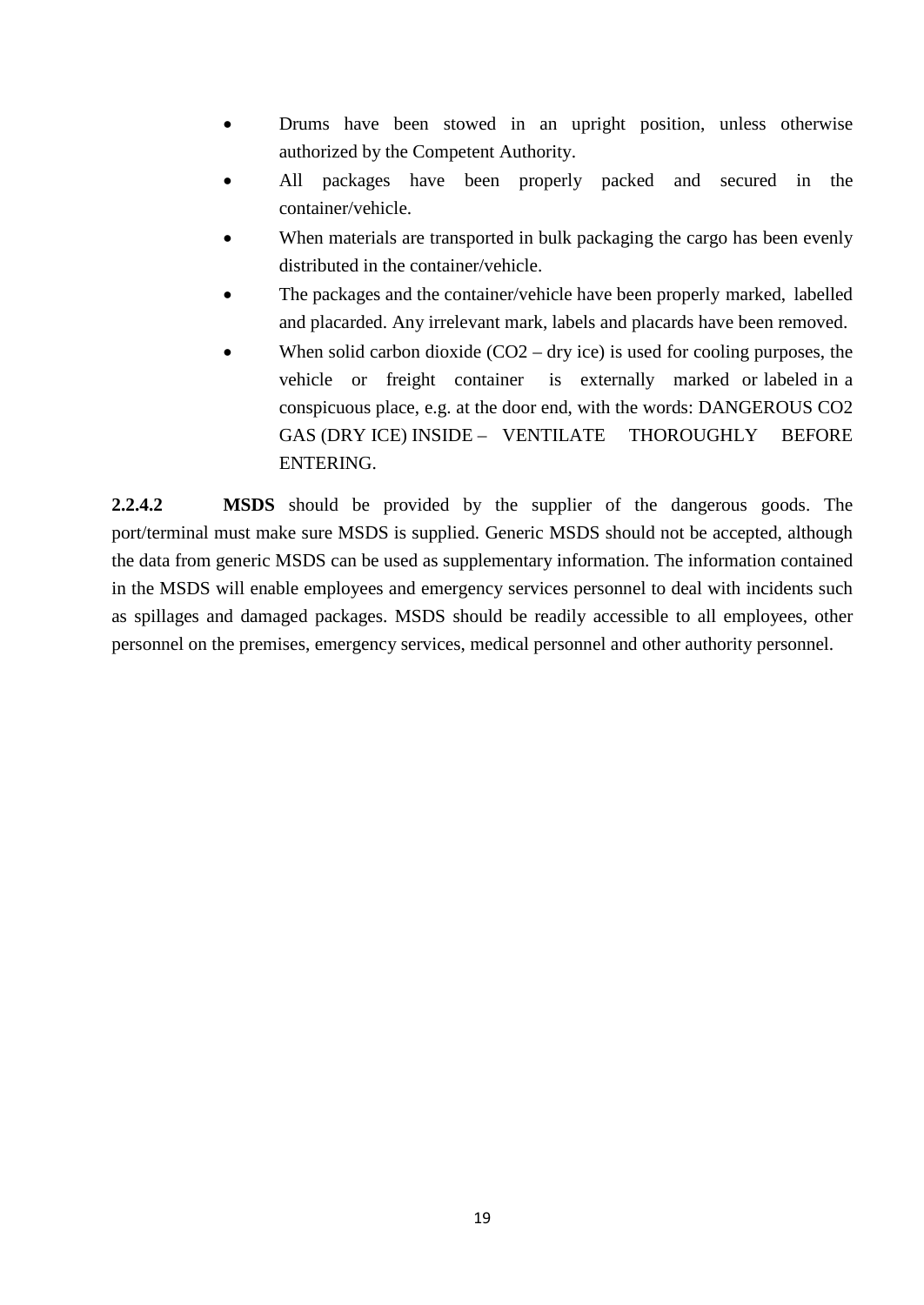#### **SECTION (3)**

#### **SURVEY FOR APPROVAL OF STOWAGE PLAN FOR DANGEROUS GOODS**

#### **3.1 The Approval of requested**

Request for approval must be received early to avoided unnecessary delay and the approval must be issued prior to the goods being offered for shipment and loading of the cargo transport unit. Such requests should be made by completing the DMA approval request form (Attached at Appendix) or by providing the information there in together with the Material Safety Data Sheet for the substance or its equivalent and packing certificate. Upon receipt of a request, the Director shall assign any available surveyor(s) to arrange and conduct the survey.

#### **3.2 Approval of Cargo Plan**

Upon successful completion of a survey as per the requirements of Section (2) of this Guidance, Director or Surveyor with approval of Director shall have the authority to issue the approval for the cargo plan.

#### **3.3. Withdrawal of the Approved cargo plan**

The General Director shall have the authority to withdraw any approved cargo plan if the ship fails to take adequate safety measures for the safe carriage of the dangerous goods and segregation with the relevant requirements of the IMDG Code, including measures ensure to follow as per approved cargo plan.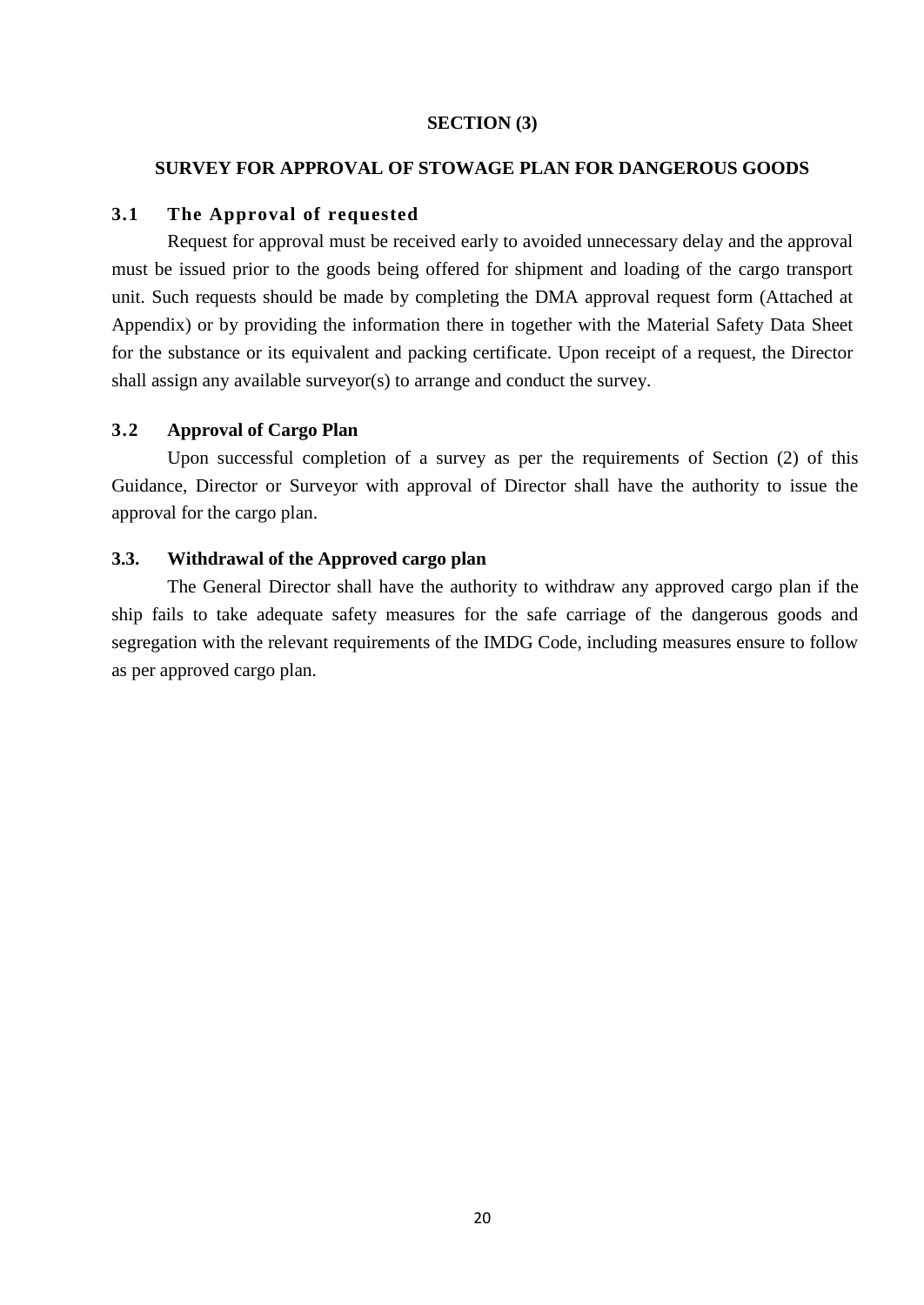#### **APPENDIX**

#### **APPROVAL REQUEST FORM**

Approval Request Form for Dangerous goods is a shipment document, given to the Department of Marine Administration to prove that originating cargo can be accepted for transportation and that the cargo is well packed, marked, segregated and has necessary danger sign and is in due state for purpose of transportation in accordance with IMDG code.

Request Form is made on the base of information given by the cargo sender (manufacturer).

Attachments:

- Cargo stowage plan (if present)
- Material Safety Data Sheet for the substance or its equivalent
- Packing certificates for the dangerous goods